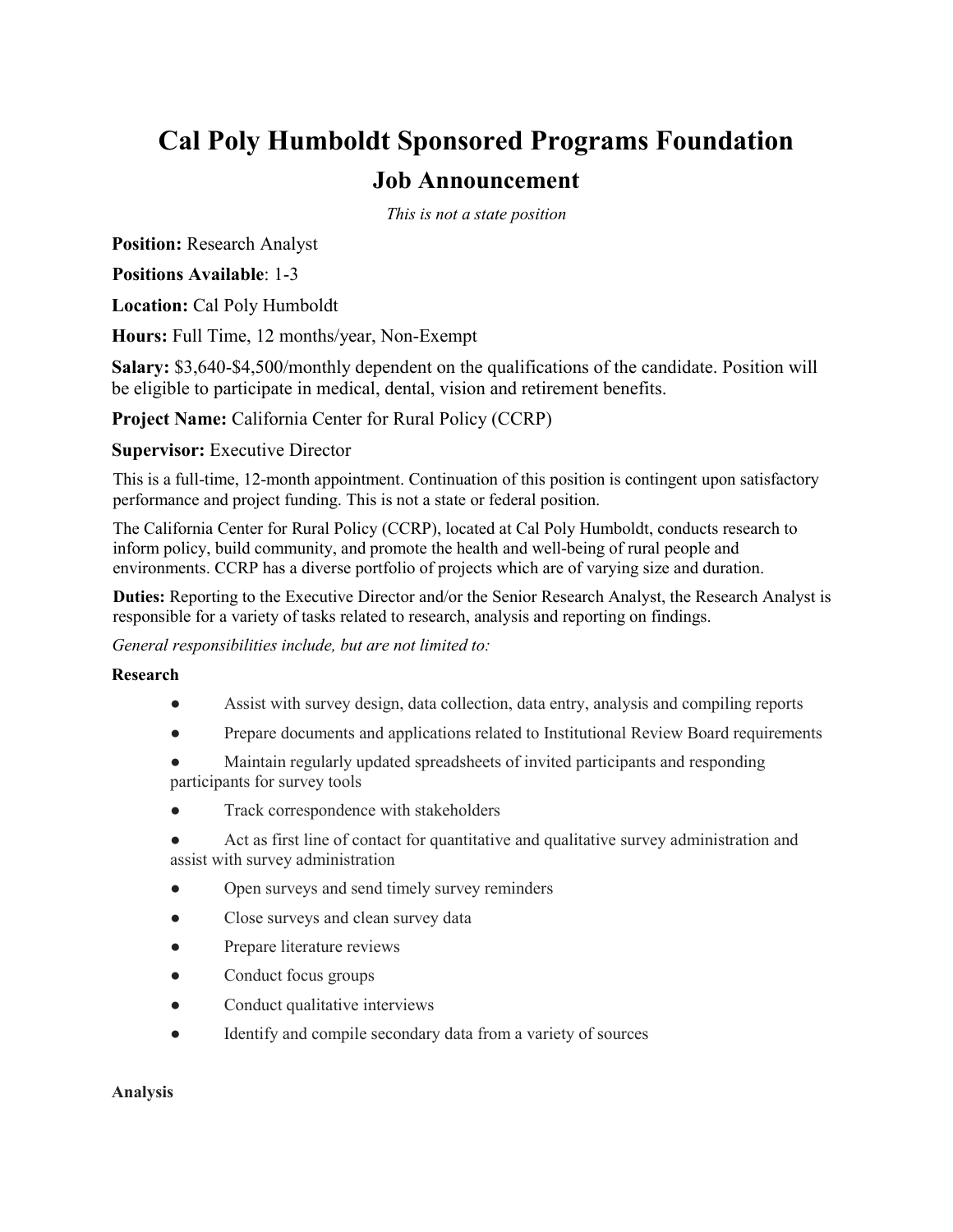- Analyze and interpret quantitative and qualitative data
- Create initial survey report of raw data
- Author reports and other materials for dissemination of results

## **Program Management**

- Meeting planning, coordination, and facilitation
- Manage the process of taking a project from beginning to completion

## **Additional Duties**

- Support senior staff in projects as needed
- Other duties as they arise

### **Qualifications**

- Excellent computer skills and proficient in the Google Suite, including Forms, Sheets and Slides
- Experience with SPSS and Atlas.ti
- Familiarity with Google Drive, Dropbox and other cloud sharing technology
- Excellent communication skills both verbal and written
- Excellent interpersonal skills and a collaborative style
- A demonstrated commitment to high professional ethical standards and a diverse workplace
- Excels at operating in a fast pace, team environment
- Ability to take constructive criticism, make changes and grow
- Ability to look at situations from several points of view
- High comfort level working in a diverse environment
- Able to problem solve, work independently and with a wide variety of individuals and organizations

# **Education & Experience**

A Bachelor's degree in humanities, social science, or equivalent degree from an accredited college or university.

**Application Procedure:** Applicants must submit 1) resume detailing work history and related experience, 2) a letter of application, 3) names, addresses, and daytime telephone numbers of three professional references and 4) th[e SPF Employee](https://forms.humboldt.edu/spf-self-identification-form-job-applicants-eif-pre-offer) [Information Form.](https://forms.humboldt.edu/spf-self-identification-form-job-applicants-eif-pre-offer) Please email application materials to ccrp@humboldt.edu.

> The California Center for Rural Policy Cal Poly Humboldt ccrp@humboldt.edu 1 Harpst Street Arcata, Ca 95521 (707) 826-3400 [www.humboldt.edu/ccrp](http://www.humboldt.edu/ccrp)  **Application Deadline:** Review of application materials will begin May 20,